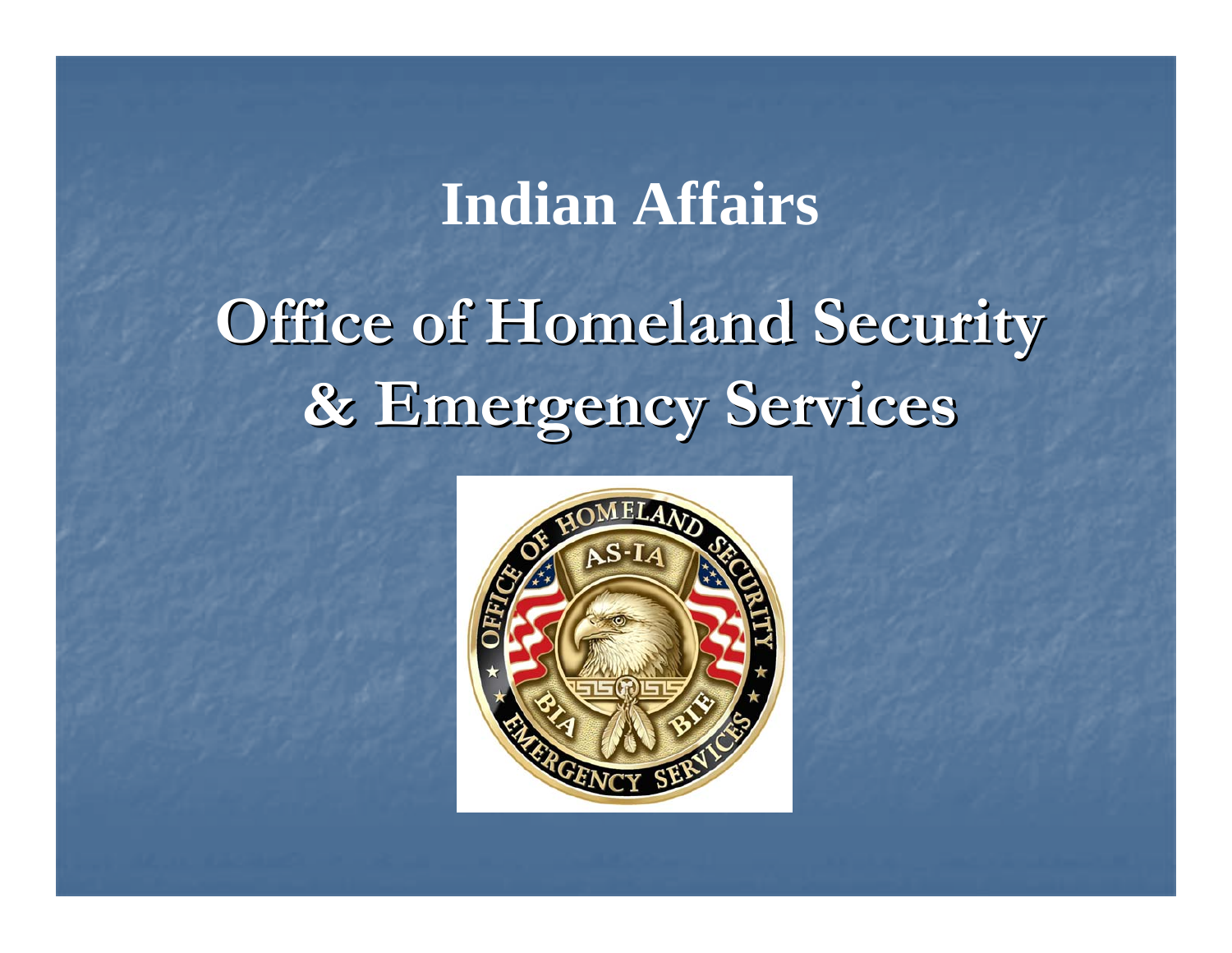### **Information Sharing Environment**

- p. **OHSES shares information on a daily basis with** Bureau of Indian Affairs (BIA), Bureau of Indian Education (BIE) and participating Tribes Education (BIE) and participating Tribes  $\mathbb{R}^2$ **Daily situation reports from Department of Daily situation reports from Department of** Interior (DOI) and Department of Homeland Security (DHS) as well as relevant information concerning Homeland Security and Emergency concerning Homeland Security and Emergency Management.
- **Law Enforcement Sensitive information is shared** with confirmed Homeland Security personnel that have a non-public email address.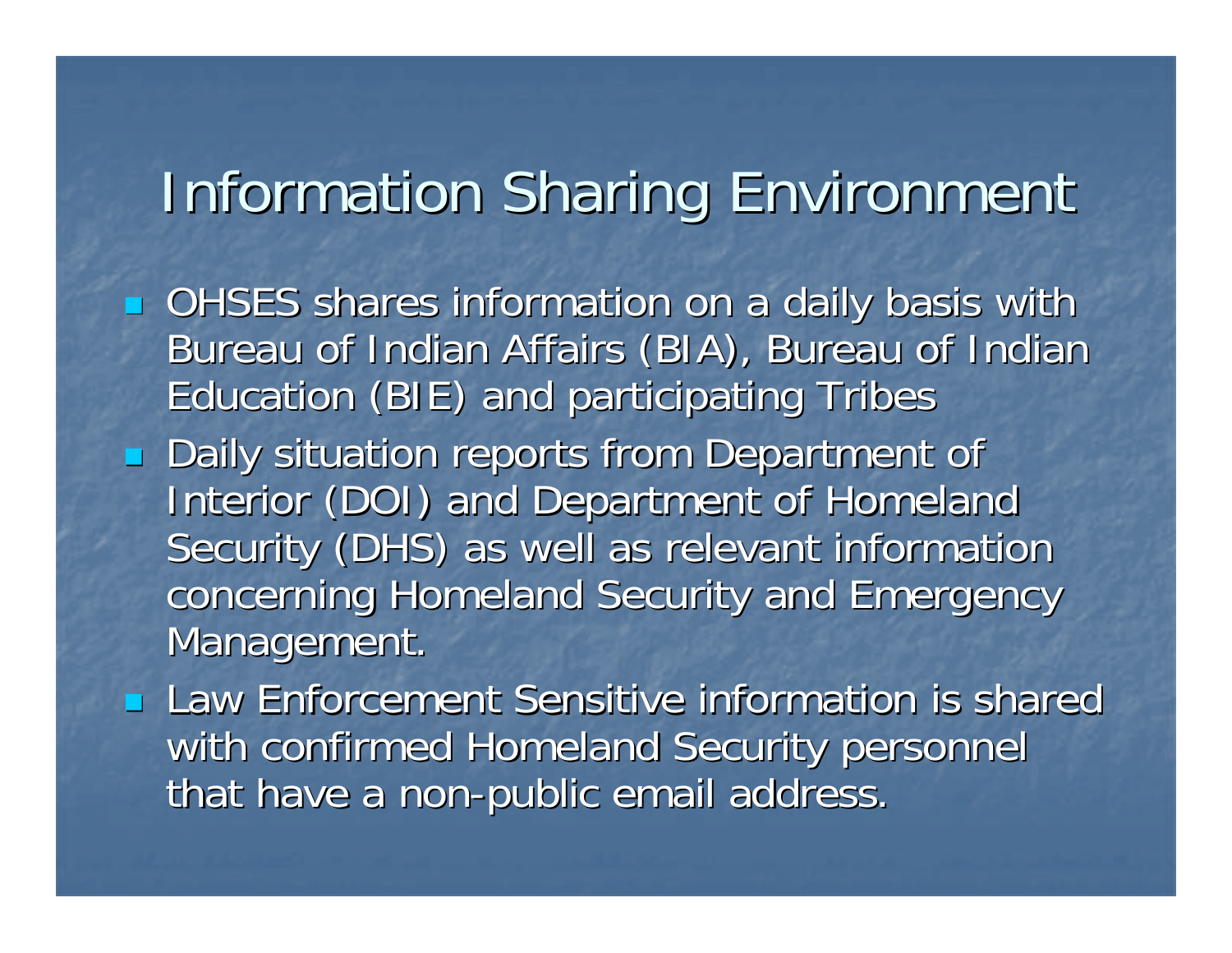# Nuclear Regulatory Commission Nuclear Regulatory Commission

 2009 OHSES partnered with NRC to 2009 OHSES partnered with NRC to identify Emergency Managers for those Federally Recognized Tribes that are located within 50 miles of a nuclear power plant

 $\blacksquare$  OHSES did not assist with the identification of EMs for non-Federally **Recognized Indian Tribes**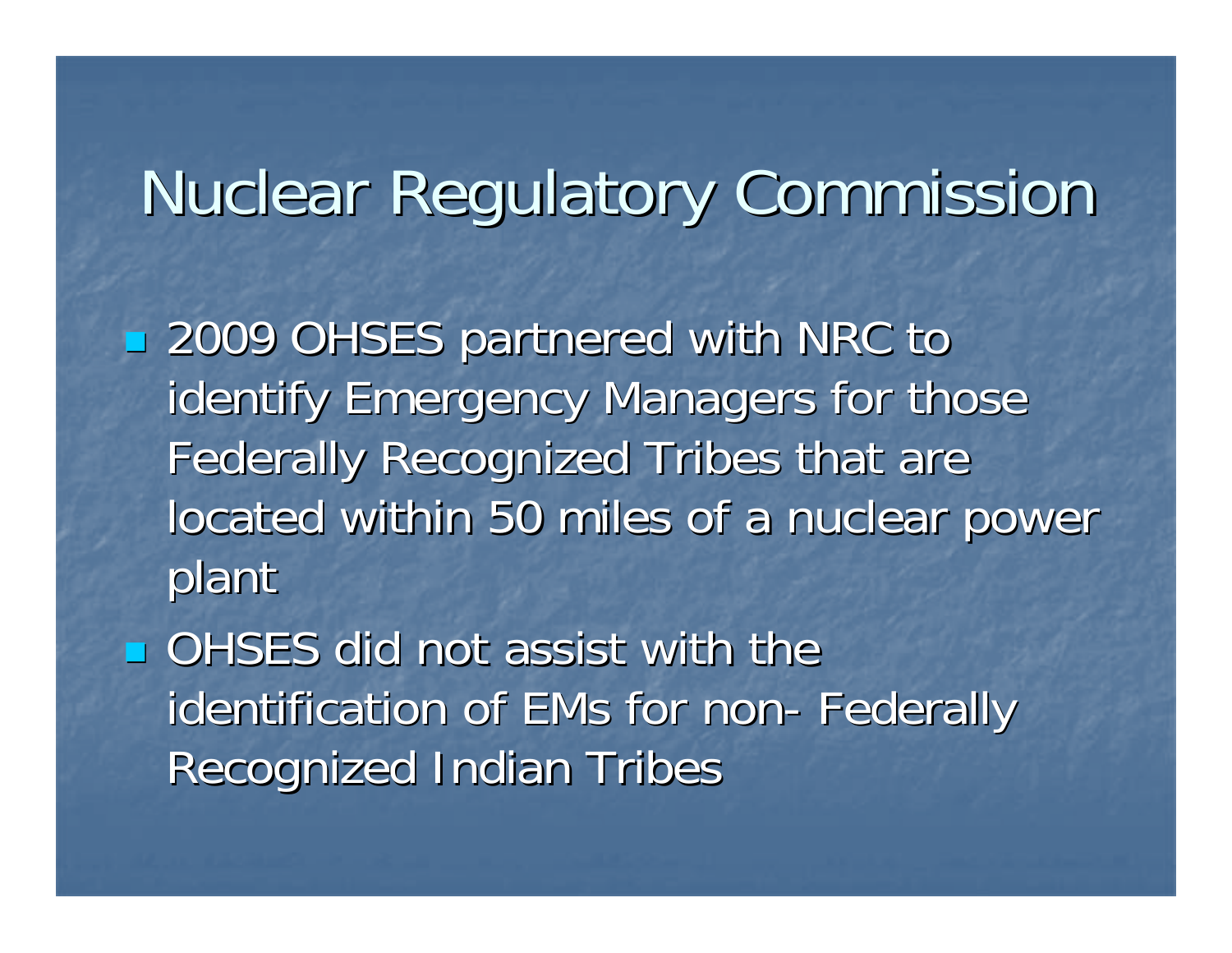## **Nuclear Regulatory Commission**

**This is a first step in a larger OHSES** program to identify all CI/KR in Indian Country and assist Tribes as needed with Country and assist Tribes as needed with emergency planning and mitigation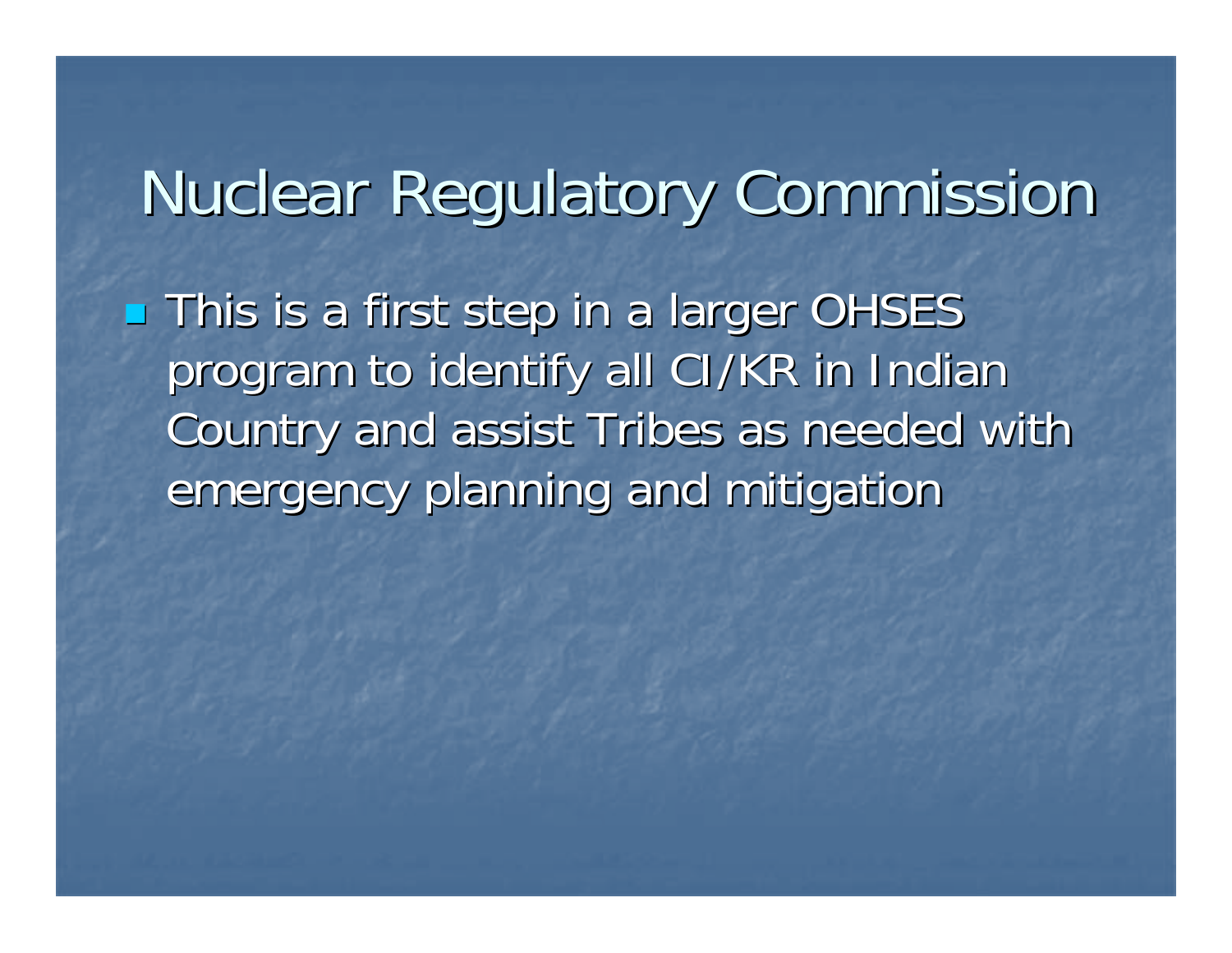## Goal

Build a safer, more secure, and more resilient America by enhancing protection of the Nation's CI/KR to prevent, deter, neutralize, or mitigate the effects of deliberate efforts by terrorists to destroy, incapacitate, or exploit them; and strengthening **national preparedness, timely response, and rapid** recovery in the event of an attack, natural disaster, or other emergency.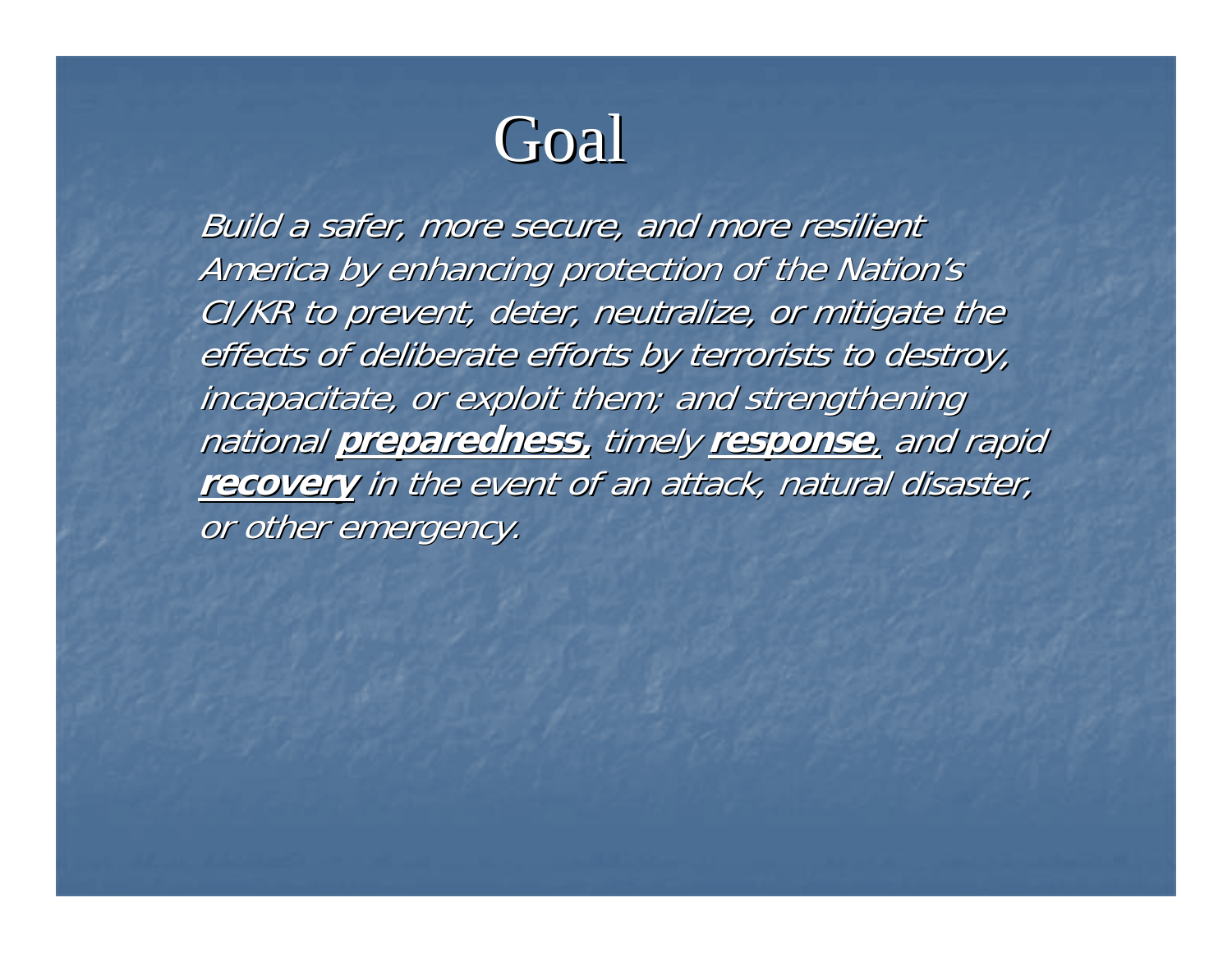#### FEDERALLY RECOGNIZED TRIBAL TRUST LANDS and RESERVATIONS<br>within 50 MILES OF NUCLEAR POWER REACTOR SITES

| <b>REACTOR &amp; LOCATION</b>                   | TRIBE(s)                                                    | <b>TRIBAL CONTACT INFO</b>                                                                                | <b>DISTANCE</b> |
|-------------------------------------------------|-------------------------------------------------------------|-----------------------------------------------------------------------------------------------------------|-----------------|
| BRUNEAU(N)-Idaho-exact location ? (*)           | <b>Duck Valley Reservation</b>                              | Felecia Cuch P.O. Box 217<br>Owyhee, NV 89837, (775) 757-<br>3624/3614<br>felecia.pike-cuch@bia.gov       |                 |
| <b>CATAWBA-6 MI NW of Rockhill, SC</b>          | <b>Catawba Reservation</b>                                  |                                                                                                           | 14              |
| <b>COLUMBIA GENERATING STATION-12</b>           | <b>Yakima Reservation</b>                                   |                                                                                                           | 32              |
| MI NW of Richmond, WA                           | Yakima Trust Land                                           |                                                                                                           | 49              |
| COOPER-23 MI S of Nebraska City, NE             | Sac & Fox (lowa) Trust Land                                 |                                                                                                           | $\overline{17}$ |
| (#)                                             | Sac & Fox (lowa)Reservation<br>Kickapoo                     |                                                                                                           | 22              |
|                                                 |                                                             | Keith Barkhimer, Rt 2 Box 346                                                                             | 37              |
| DUANE ARNOLD-9 MI NW of Cedar<br>Rapids, IA (#) | Sac & Fox (lowa) Trust Land<br>Sac & Fox (lowa) Reserve.    | Stroud, OK 74079, (918) 968-<br>2031                                                                      | 42<br>44        |
| FITZPATRICK-8 MI NE of Oswego, NY (#)           | Onondaga Reservation                                        |                                                                                                           | 39              |
|                                                 | Oneida (NY) Reservation                                     | Frank DeGennaro, 223<br>Genesee St Oneida, NY 13421,<br>(315) 829-8051<br>fdegennaro@oneida-nation.org    | 50.6            |
| FORT CALHOUN-19 MI N of Omaha, NE               | <b>Winnebago Trust Land</b>                                 | Mike White, P.O. Box 687.                                                                                 | 19              |
|                                                 |                                                             | Winnebago, NE 68071, (402)<br>878-2245                                                                    | 35              |
|                                                 |                                                             | michael.white@bia.gov                                                                                     | 48              |
|                                                 | <b>Omaha Reservation</b><br><b>Winnebago Reservation</b>    |                                                                                                           |                 |
| <b>GALENA-20 (N), AK (**)</b>                   | <b>YRITWC</b>                                               |                                                                                                           | <b>Various</b>  |
| KEWAUNEE-27 MI E of Green Bay, WI               | Oneida (WI) Trust Land<br>Oneida (WI) Reservation           | DAN KING:P.O. Box 365.<br>Oneida, WI 54155 (920)497-                                                      | 28              |
| (#)                                             |                                                             | 5812#123, Fax: (920)496-7883<br>Dking1@oneidanation.org                                                   | 36              |
| McGUIRE-17 MI N of Charlotte, NC                | <b>Catawba Reservation</b>                                  |                                                                                                           | 35              |
| MILLSTONE-3.2 MI WSW of New                     | <b>Mohegan Reservation</b>                                  | Joseph Lavin, 49 Sandy                                                                                    | 12              |
| London <sub>.CT</sub>                           |                                                             | Desert Rd Uncasville, Ct                                                                                  | 13              |
|                                                 |                                                             | 06382, (860) 862-6226,<br>jlavin@moheganmail.com                                                          | 26              |
|                                                 | <b>Mashantucket Pequot Reserv</b>                           | Dan Collins, P.O. Box 3060<br>Mashantucket, CT 06339, (860)<br>396-6652.<br>dcollins@mptn-nsn.gov         |                 |
|                                                 | Narragansett Reservation                                    | (Acting) Lt Antone Monroe, P.O.<br>Box 268 Charlestown, RI 02813<br>(401) 364-1107<br>amonroe@nitribe.org |                 |
| <b>MONTICELLO-30 MI NW of Minneapolis,</b>      | <b>Shakopee Community</b>                                   |                                                                                                           | 44              |
| ΜN                                              | <b>Shakopee Trust Land</b><br><b>Mille Lacs Reservation</b> |                                                                                                           | 44              |
|                                                 |                                                             | Monte Fronk, 43408 Oodena<br>Drive Onamia, MN 56359,<br>(320) 532-2558.                                   | 50              |
|                                                 |                                                             | fronkm@millelacsojibwe-nsn.us                                                                             |                 |
| NINE MILE POINT-6 MI of Oswego, NY (*)          | <b>Onondaga Reservation</b>                                 |                                                                                                           | 39              |
| OCONEE-30 MI W of Greenville, SC                | <b>Eastern Cherokee</b>                                     | Molly Grand, P.O. Box 455                                                                                 | 48              |
|                                                 | Reservation                                                 | Cherokee, NC 28719, (828)                                                                                 |                 |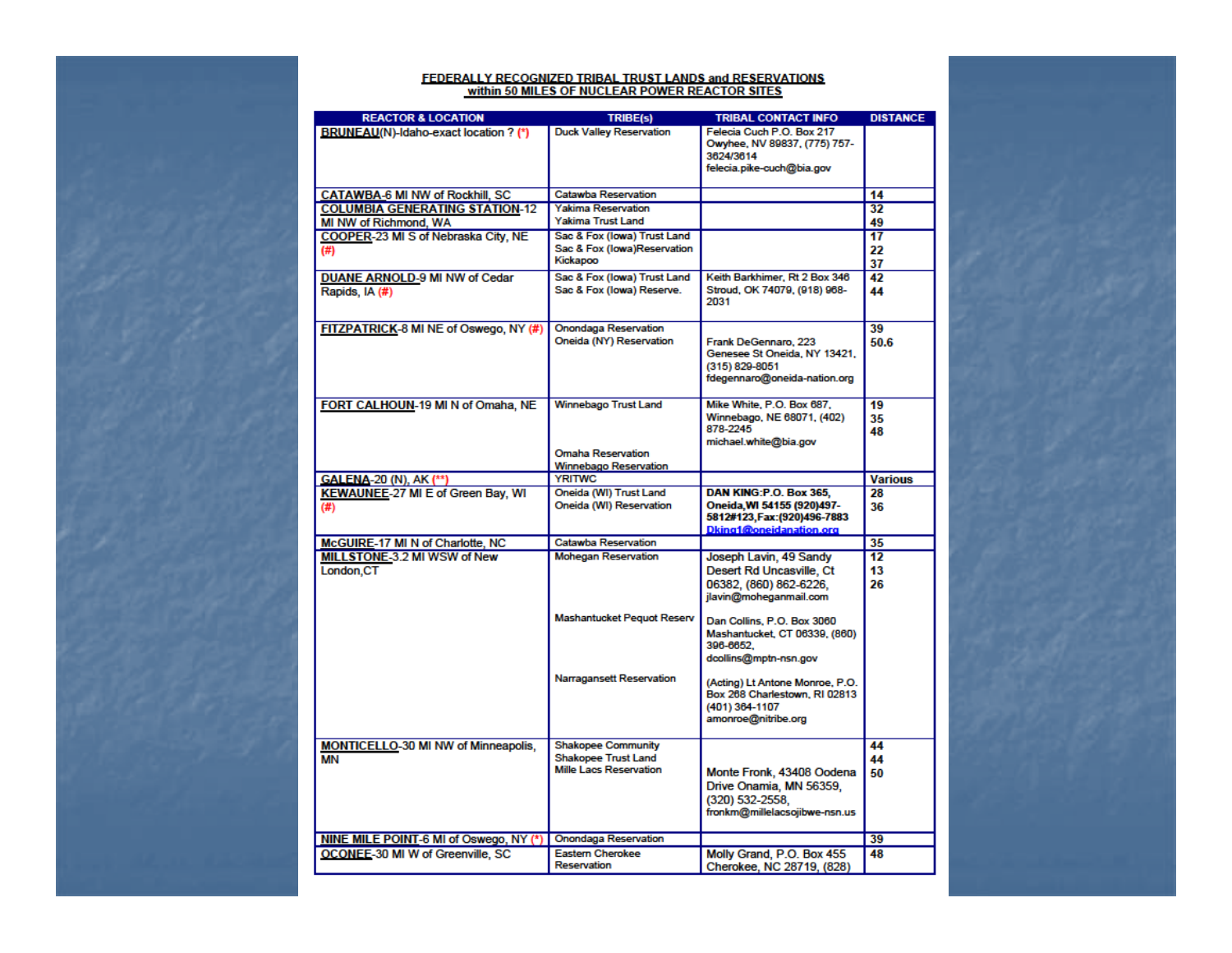|                                                   |                                                                                                                                | 554-6156,<br>mollgran@nc-cherokee.com                                                                                                                                  |                    |
|---------------------------------------------------|--------------------------------------------------------------------------------------------------------------------------------|------------------------------------------------------------------------------------------------------------------------------------------------------------------------|--------------------|
| PALO VERDE-36 MI W of Phoenix, AZ                 | Tohono O'odham Trust Land                                                                                                      | Charles Kmet, P.O. Box 837<br>Sells, AZ 85634, (520) 383-<br>3622.<br>charles.kmet@tonation-nsn.gov                                                                    | 25<br>31<br>48     |
|                                                   | <b>Gila River Reservation</b>                                                                                                  | Tim Sanders, P.O. Box 1490<br>Sacaton, AZ 85247, (520)<br>562-4487,<br>tim.sanders@gric.nsn.us                                                                         |                    |
|                                                   | Maricopa (AK.Chin) Reserve.                                                                                                    |                                                                                                                                                                        |                    |
| PILIGRIM-4 MI SE of Plymouth, MA (##)             | Wampanoag-Aquinnah Trust<br>Land                                                                                               |                                                                                                                                                                        | 41                 |
| POINT BEACH-13 MI NNW of Manitowoc,<br>WI         | Oneida (WI) Reservation<br>Oneida (WI) Reservation                                                                             | DAN KING: P.O. Box 365,<br>Oneida, WI 54155 (920) 497-<br>5812#123, Fax: (920) 496-7883<br>Dking1@oneidanation.org                                                     | 31<br>37           |
| PRAIRIE ISLAND-28 MI SE of<br>Minneapolis, MN (#) | <b>Prairie Island Community</b><br><b>Prairie Island Trust Land</b><br><b>Shakopee Community</b><br><b>Shakopee Trust Land</b> | <b>RONALD JOHNSON, Pres.,</b><br>Prairie Island Indian Comm.,<br>5636 Sturgeon Lane Road<br>Welch, MN 55089<br>(651)385-2554 Fax: (651)388-<br>4180; rjohnson@piic.org | 1<br>Δ<br>40<br>41 |

(\*\*)-denotes expected new nuclear power plant applications for 2007; (\*)-denotes expected new nuclear power plant applications for 2008; (##)-denotes power<br>plant re-licensing in process 2007; (#)-denotes power plant expect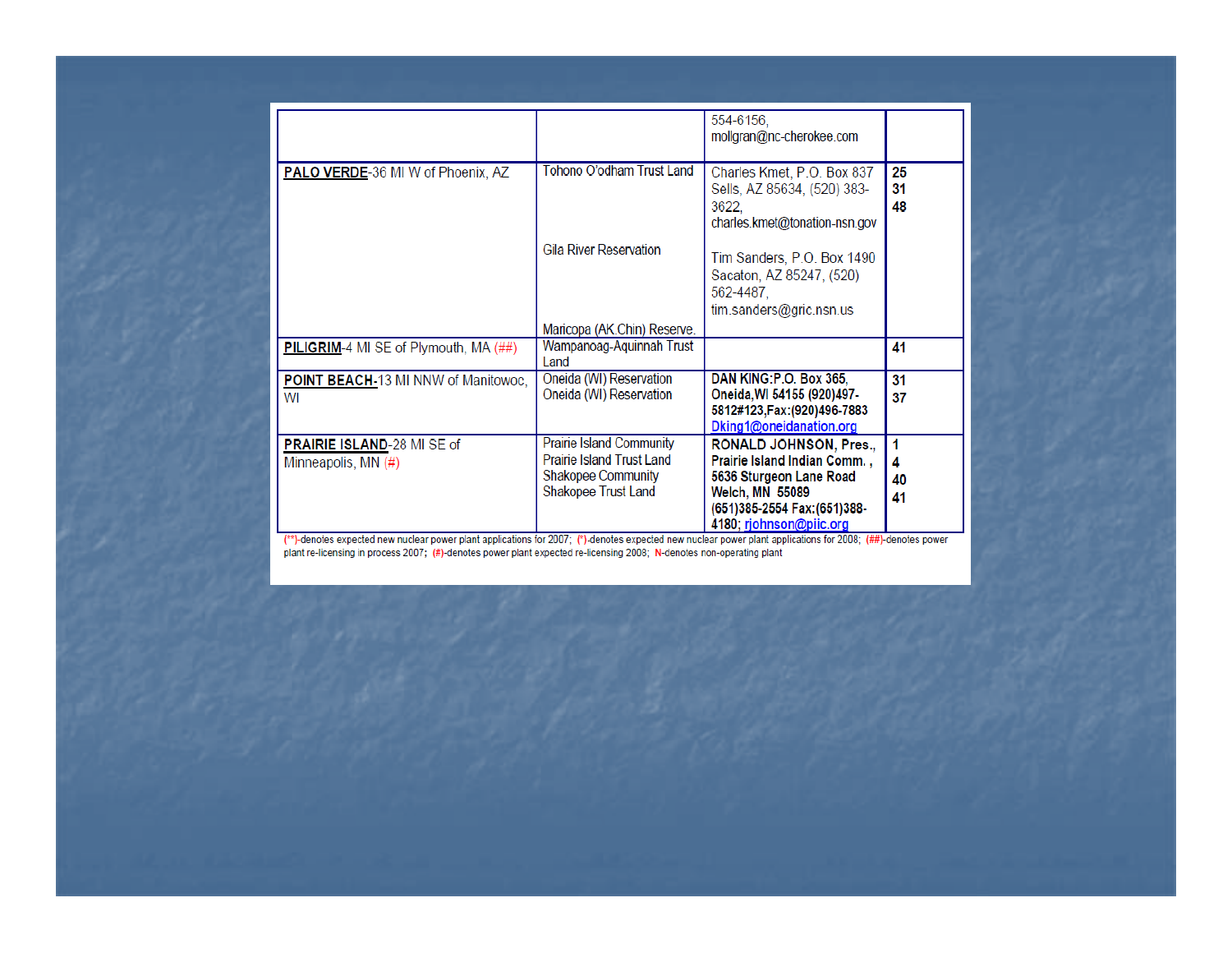#### <u>FEDERALLY RECOGNIZED TRIBAL TRUST LANDS and RESERVATIONS</u><br>within 50 MILES OF NUCLEAR REACTOR SITES

| <b>REACTOR &amp; LOCATION</b>                      |                                                                                                                                                                                            | <b>TRIBAL CONTACT</b>                                                                                         | <b>DISTANCE</b>                  |
|----------------------------------------------------|--------------------------------------------------------------------------------------------------------------------------------------------------------------------------------------------|---------------------------------------------------------------------------------------------------------------|----------------------------------|
|                                                    | TRIBE(s)                                                                                                                                                                                   | <b>INFO</b>                                                                                                   |                                  |
| RIVER BEND-24 MI NNW of Baton Rouge,<br>$LA$ $(*)$ | <b>Tunica-Biloxi Reservation</b>                                                                                                                                                           | Harold Pierite Sr., P.O. Box<br>1589 Marksville, LA 71351,<br>$(318)$ 253-9767<br>csmith@aol.com              | 48                               |
| SAINT LUCIE-12 MI SE of Ft. Pierce, FL             | <b>Fort Pierce Reservation</b><br><b>Brighton Reservation</b>                                                                                                                              |                                                                                                               | 12<br>47                         |
| SAN ONOFRE-4 MI SE San Clemente, CA                | Pechanga Reservation<br>Pala Reservation                                                                                                                                                   | David Nelson, 48245<br>Pechanga Rd Temecula, CA<br>92592. (951) 693-3112                                      | 26<br>26<br>33<br>33             |
|                                                    | Pauma & Yuima Reserve                                                                                                                                                                      | Ray Otero, P.O. Box 369<br>Pauma Valley, CA 92061,<br>(760) 742-2358 c (760) 638-<br>0088<br>paumacop@aol.com | 35<br>37<br>45<br>46<br>46<br>46 |
|                                                    | <b>Rincon Reservation</b><br><b>San Pasqual Reservation</b><br>La Jolla Reservation<br><b>Cahuilla Reservation</b><br>Soboba Reservation<br>Santa Ysabel<br><b>Mesa Grande Reservation</b> |                                                                                                               | 49                               |
|                                                    | <b>Barona Reservation</b>                                                                                                                                                                  | Billy Valcado, 1932 Wildcat<br>Canyon Rd Lakeside, CA<br>92040, (619) 443-2300<br>bvalcado@barona.com         |                                  |
| VIRGIL C. SUMMER-26 MI NW of<br>Columbia, SC (**)  | <b>Catawba Reservation</b>                                                                                                                                                                 |                                                                                                               | 47                               |
| <b>TURKEY POINT-25 MI S of Miami, FL</b>           | <b>Miccosukee Reservation</b>                                                                                                                                                              | Paul Skeados, P.O. Box<br>440021 Miami, FL 33144.<br>(305) 223-8380 ext 2362<br>pauls@miccosukeetribe.com     | 27<br>44                         |
|                                                    | <b>Hollywood Reservation</b>                                                                                                                                                               |                                                                                                               |                                  |

(\*\*)-denotes expected new nuclear power plant applications for 2007; (\*)-denotes expected new nuclear power plant<br>applications for 2008; (##)-denotes power plant re-licensing in process 2007; (#)-denotes power plant expec

NOTE: THERE ARE 53 FEDERALLY RECOGNIZED TRIBAL TRUST LANDS AND RESERVATIONS WITHIN 50 MILES OF THE 23 NUCLEAR POWER REACTOR **SITES LISTED ABOVE**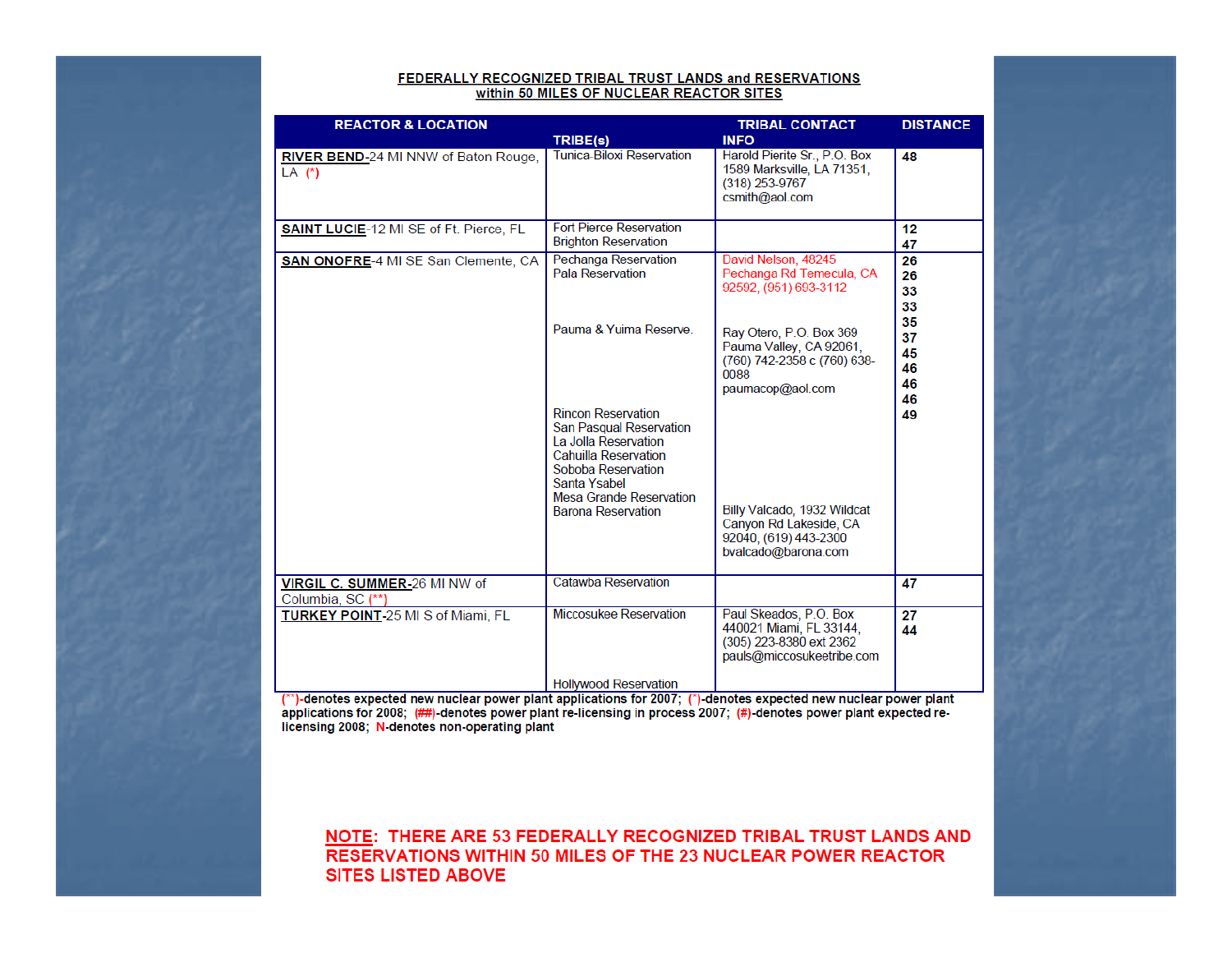#### NUCLEAR POWER REACTOR LOCATIONS with NO FEDERALLY RECOGNIZED<br>TRIBAL TRUST LANDS and RESERVATIONS within 50 MILES

| <b>REACTOR and LOCATION</b>                          | TRIBE(s)    | <b>TRIBAL LOCATION</b> | <b>DISTANCE</b> |
|------------------------------------------------------|-------------|------------------------|-----------------|
| AMARILLO POWER(N), Vicinty Amarillo, TX (#)          | <b>None</b> |                        |                 |
| <b>ARKANSAS NUCLEAR, 1.6 MI WNW Russellville, AR</b> | <b>None</b> |                        |                 |
| <b>BEAVER VALLEY, 17 MI W McCandless, PA(#)</b>      | <b>None</b> |                        |                 |
| <b>BRAIDWOOD, 24 MI SSW of Joliet, IL</b>            | <b>None</b> |                        |                 |
| <b>BELEFONTE(N) ALABAMA (**)</b>                     | <b>None</b> |                        |                 |
| <b>BROWN FERRY, 10 MI NW of Decatur, AL</b>          | <b>None</b> |                        |                 |
| <b>BRUNSWICK, 2MI N of Southport, NC</b>             | None        |                        |                 |
| <b>BYRON, 17 MI SW of Rockford, IL</b>               | <b>None</b> |                        |                 |
| CALLAWAY, 10 MI SE of Fulton, MO (*)                 | None        |                        |                 |
| CALVERT CLIFFS, 40 MI S Annapolis, MD (**)           | <b>None</b> |                        |                 |
| <b>CLINTON, 6 MI E of Clinton, IL</b>                | <b>None</b> |                        |                 |
| <b>COMANCHE PEAK, 4 MI N of Glen Rose, TX (*)</b>    | <b>None</b> |                        |                 |
| <b>CRYSTAL RIVER, 7 MI NW of Crystal River, FL</b>   | <b>None</b> |                        |                 |
| D.C. COOK, 11 NU S of Benton Harbor, MI              | <b>None</b> |                        |                 |
| DAVIS-BESSE, 21 MI ESE of Toledo, OH                 | <b>None</b> |                        |                 |
| DIABLO CANYON, 12 MI WSW San Luis Obispo, CA         | <b>None</b> |                        |                 |
| DRESDEN, 9 MI E of Morris, IL                        | <b>None</b> |                        |                 |
| FARLEY, 18 MI SE of Dothan, AL                       | <b>None</b> |                        |                 |
| FERMI, 25 MI NE of Toledo, OH                        | <b>None</b> |                        |                 |
| GINNA, 20 MI NE of Rochester, NY                     | <b>None</b> |                        |                 |
| GRAND GULF, 25 MI S of Vicksburg, MS (*)             | <b>None</b> |                        |                 |
| HATCH, 11 MI of Baxley, GA                           | <b>None</b> |                        |                 |
| HOPE CREEK, 18 MI SE of Wilmington, DE               | <b>None</b> |                        |                 |
| <b>INDIAN POINT, 24 MI N of New York, NY (##)</b>    | <b>None</b> |                        |                 |
| LA SALLE, 11 MI SE of Ottawa, IL                     | <b>None</b> |                        |                 |
| LEVY COUNTY (N) Florida (*)                          | <b>None</b> |                        |                 |
| LIMERICK, 21 MI NW of Philadelphia, PA               | <b>None</b> |                        |                 |
| NORTH ANNA, 40 MI NW of Richmond, VA (**)            | <b>None</b> |                        |                 |
| OYSTER CREEK, 9 MI S of Toms River, NJ (##)          | <b>None</b> |                        |                 |
| PALISADES, 5 MI S of South Haven, MI                 | <b>None</b> |                        |                 |
| PEACH BOTTOM, 17.9 MI S of Lancaster, PA             | <b>None</b> |                        |                 |
| PERRY, 7 MI NE of Painesville, OH                    | <b>None</b> |                        |                 |
| QUAD CITIES, 20 MI NE of Moline, IL                  | <b>None</b> |                        |                 |
| ROBINSON, 26 MI from Florence, SC                    | <b>None</b> |                        |                 |
| <b>SALEM, 18 MI S of Wilmington, DE</b>              | <b>None</b> |                        |                 |
| SEABROOK, 13 MI S of Portsmouth, NH                  | <b>None</b> |                        |                 |
| SEQUOYAH, 9.5 MI NE of Chattanooga, TN               | <b>None</b> |                        |                 |
| <b>SHEARON HARRIS, 20 MI SW of Raleigh, NC</b>       | <b>None</b> |                        |                 |
| <b>SOUTH TEXAS, 12 MI SSW of Bay City, TX (**)</b>   | <b>None</b> |                        |                 |
| <b>SURRY, 17 MI NW of Newport News, VA</b>           | <b>None</b> |                        |                 |
| <b>SUSQUEHANNA, 7 MI NE of Beriwick, PA (*, ##)</b>  | <b>None</b> |                        |                 |
| THREE MILE ISLAND, 10 MI SE Harrisburg, PA (#)       | <b>None</b> |                        |                 |
| <b>VERMONT YANKEE, 5 MI S of Brattleboro, VT</b>     | <b>None</b> |                        |                 |
| <b>WATERFORD, 20 MI W of New Orleans, LA</b>         | <b>None</b> |                        |                 |
| WATTS BAR, 10 MI S of Spring City, TN                | <b>None</b> |                        |                 |
| WOLF CREEK, 3.5 MI NE of Burlington, KS              | <b>None</b> |                        |                 |

NOTE: THERE ARE 46 NUCLEAR REACTOR SITES LISTED ABOVE WITH NO FEDERALLY<br>RECOGNIZED TRIBAL TRUST LANDS and RESERVATIONS WITHIN 50 MILES

(\*\*)-denotes expected new nuclear power plant applications for 2007; (\*)-denotes expected new nuclear power plant applications for 2008; (##)-denotes power plant re-licensing in process 2007; (#)-denotes power plant expec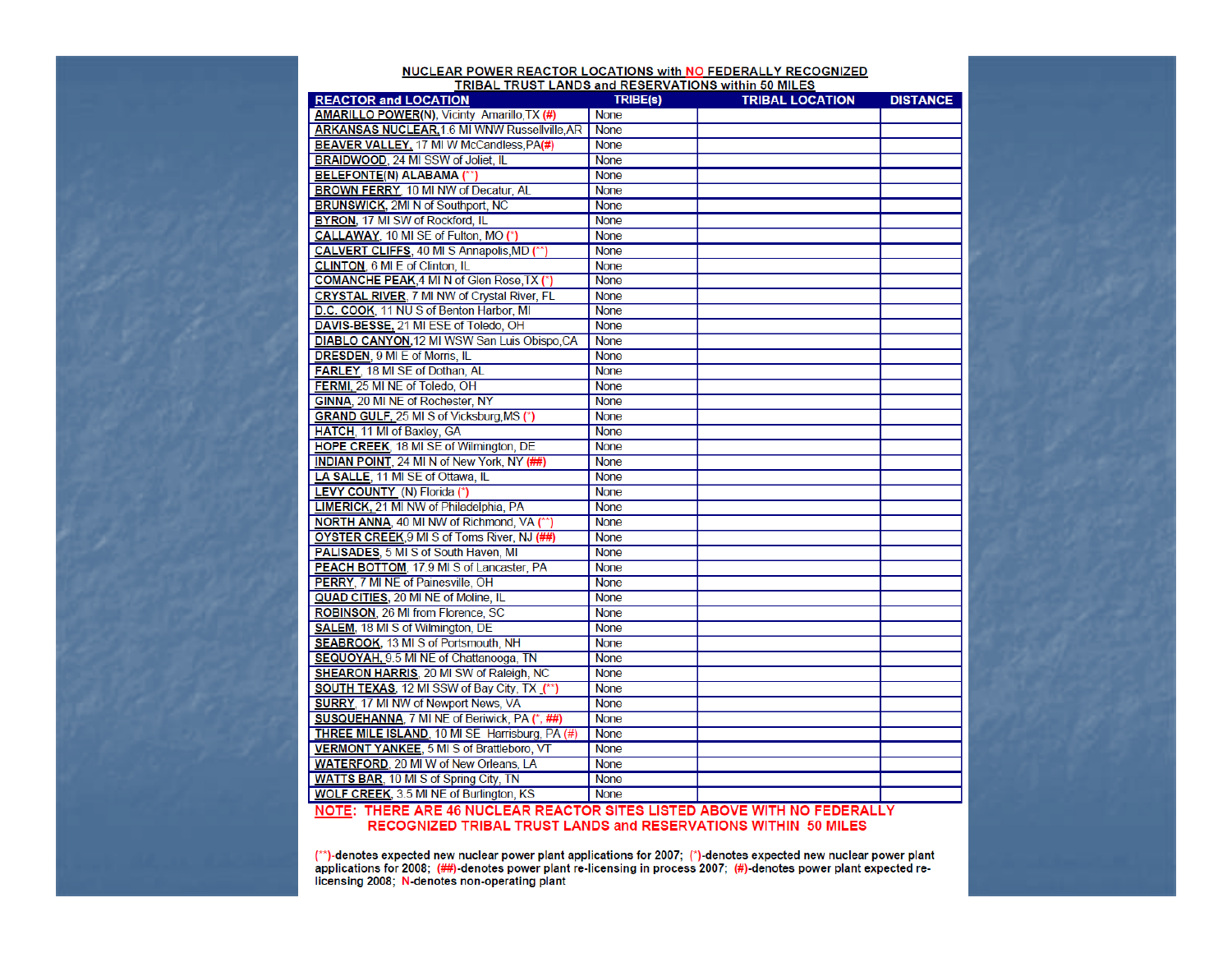# **Tribal Assistance Coordination** Group (TAC-G)

- The TAC-G defines how Indian Affairs (IA), the Indian Health Service (IHS), and the Federal<br>Emergency Management Agency (FEMA) intend<br>to operate within during a disaster or emergency.
- **Provides strategic guidance and operational** context to work within an interagency<br>framework that supports the National Incident<br>Management System (NIMS) and respects the<br>application of the National Response Framework<br>(NRF).
- It also reinforces support of Emergency Support<br>Function (ESF) #15 and the NRF Tribal Annex.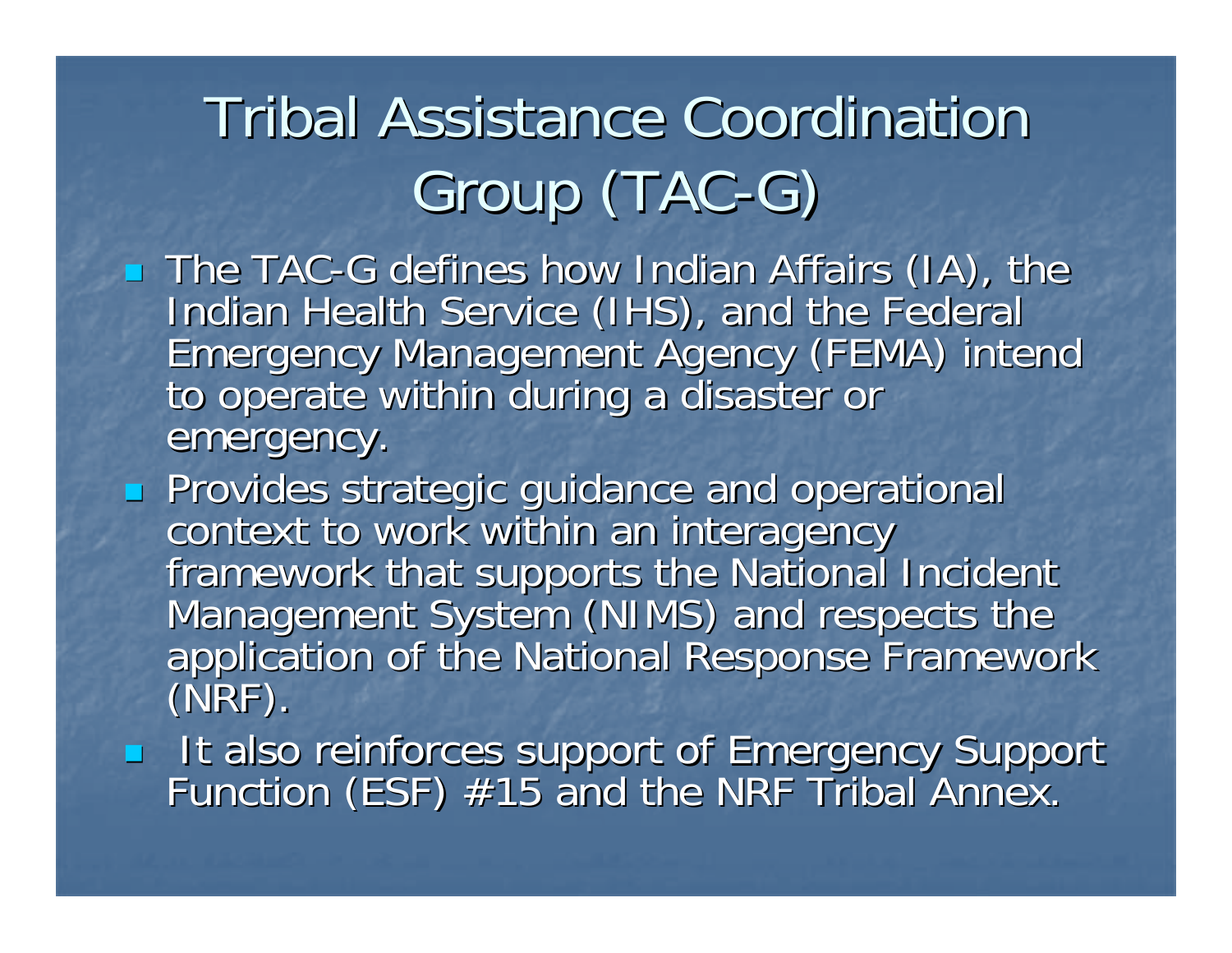### **Tribal Assistance Coordination** Group (TAC-G) con' **/t**

 $\blacksquare$  The TAC-G ensures coordination with tribal governments on all aspects of incident management operations and provides a mechanism to work closely with DHS to ensure tribal relations actions are carried out in accordance with established Federal Government policies and procedures. **E** Current Partners include: Indian Affairs, IHS, FEMA, DOI, ACF, HUD, DHS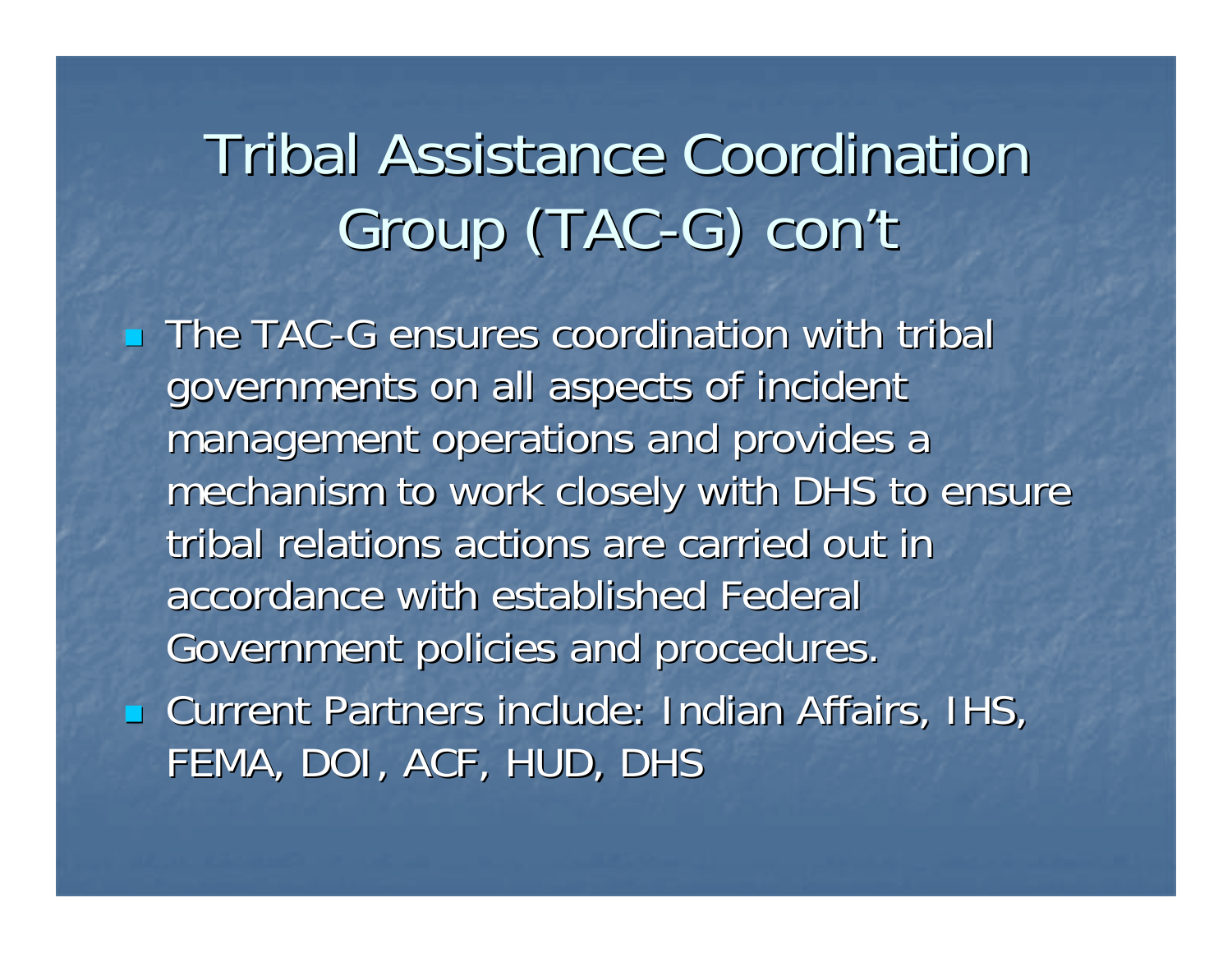### **Tribal Assistance Coordination** Group (TAC-G) con' **/t**

**In absence of a federal disaster** declaration, utilizing an all hazards approach to emergency management, IA and IHS may operate in a structure to provide support to tribal governments under existing authorities.